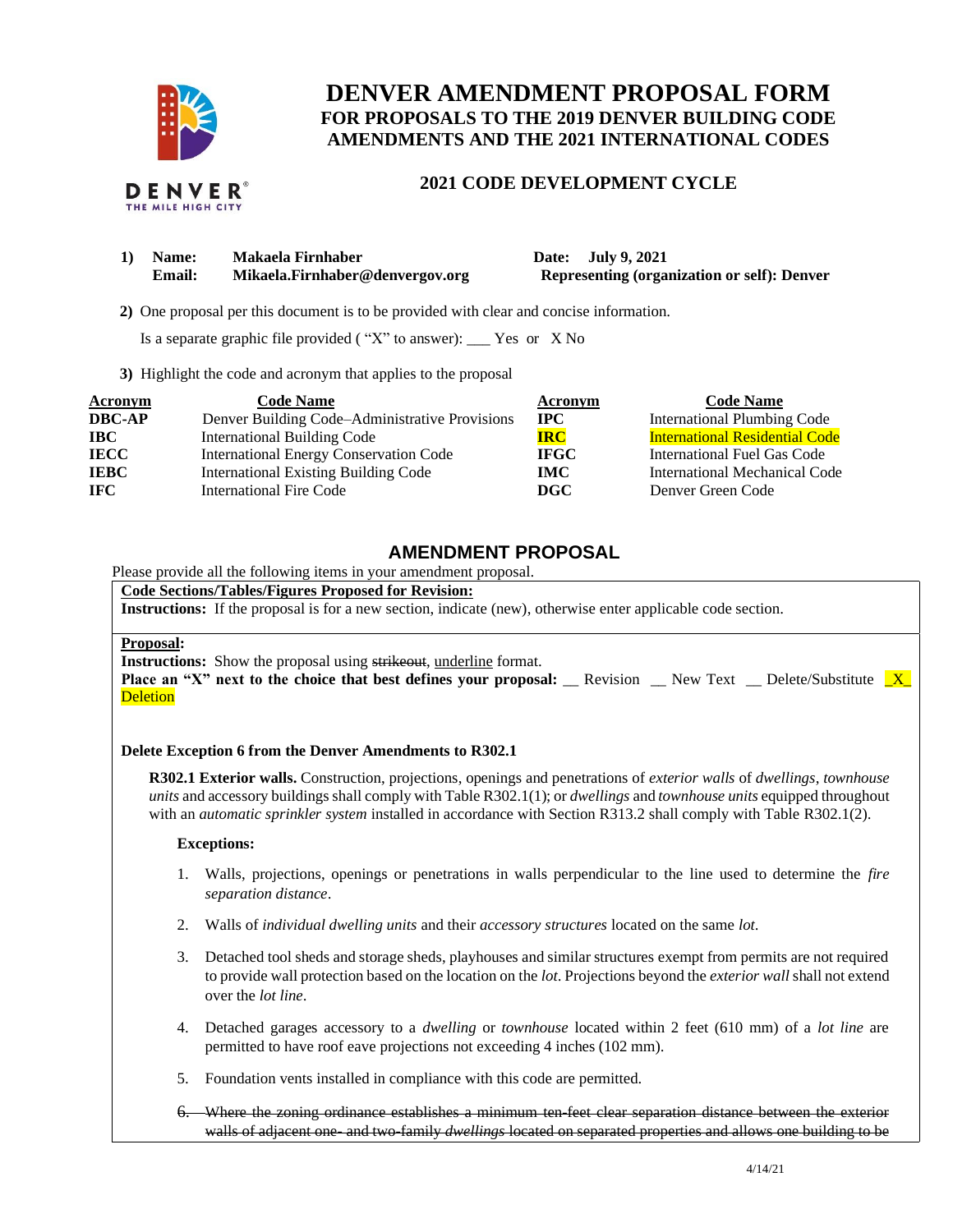closer to actual *lot line* than the other, the imaginary line provision of Section 705.3 of the *International Building Code* may be used. The exterior wall shall not be located less than three feet to the actual *property line*. The location of the assumed imaginary line with relation to both buildings shall be such that the exterior wall, openings, projections and penetrations meet the criteria set forth in Section R302.1.

### **Supporting Information (Required):**

All proposals must include a written explanation and justification as to how they address physical, environmental, and/or customary characteristics that are specific to the City and County of Denver. The following questions must be answered for a proposal to be considered.

Purpose: What does your proposal achieve?

 This proposal removes an exception that ties a building code requirement to a zoning code requirement that is only found in Former Chapter 59.

Reason: Why is your proposal necessary?

Denver has two zoning codes: The Denver Zoning Code and Former Chapter 59. Former Chapter 59 regulates just over 20% of Denver's land area and about 25% of Denver's residential units. Community Planning and Development is actively pursuing a regulatory project to rezone out of Former Chapter 59, so that Denver is only regulated by one zoning code.

The Denver Zoning Code does not establish a minimum separation distance between exterior walls of one- and two- family dwellings, which makes this exception not applicable to projects regulated by the Denver Zoning Code.

The requirement for minimum spacing between buildings (minimum 10-feet clear distance) can be found in Former Chapter 59, Article 8 Special Zone Lot Plans for Planned Building Groups. See Section 59-619 (b)(3). states, "Minimum spacing between buildings. The minimum spacing between any two buildings containing a use by right in a special zone lot for planned building group shall be ten (10) feet. The required spacing between such buildings shall be measured as the minimum distance between any two exterior building walls of the buildings." This code section typically applies when there are multiple one-family or two-family dwellings on a zone lot. In this case, setbacks only apply to the zone lot and not to each property or lot. So, a building separation applies to regulate the distance between adjacent buildings.

By removing the exception, fire separation distance will be measured per DBFC Amendment to IRC Section R202. Fire separation distance:

1. To the closest interior lot line.

2. To the center of a street, alley, or public way.

3. To an imaginary line between two buildings or townhouses on the lot.

The distance shall be measured at a right angle from the face of the wall.

In summary, the removal of this exception:

1. Anticipates the rezoning from Former Chapter 59 to The Denver Zoning Code;

2. Eliminates confusion from applicants that can not find where in the zoning ordinance buildings are required to have a minimum ten-feet clear separation distance; 3. Removes a tie to a zoning code requirement; and

4. Allows for the consistent application of fire separation distance and fire resistance construction.

Substantiation: Why is your proposal valid? (i.e. technical justification)

The removal of this exception allows all one- and two- family dwellings allows fire separation distance to be consistently applied to all one- and two- family dwellings. This will also allow fire resistance construction to be consistently applied to new and existing dwellings across Denver equally. As Denver is only required to keep building permit applications for 6 years, Denver does not have a mechanism to track when projects utilized this exception and where the imaginary line was established. This is problematic for applying fire resistance construction to existing dwellings that submit applications for repairs, alterations, or additions.

**Bibliography and Access to Materials** (as needed when substantiating material is associated with the amendment proposal):

Denver Zoning Code Denvergov.org/zoning